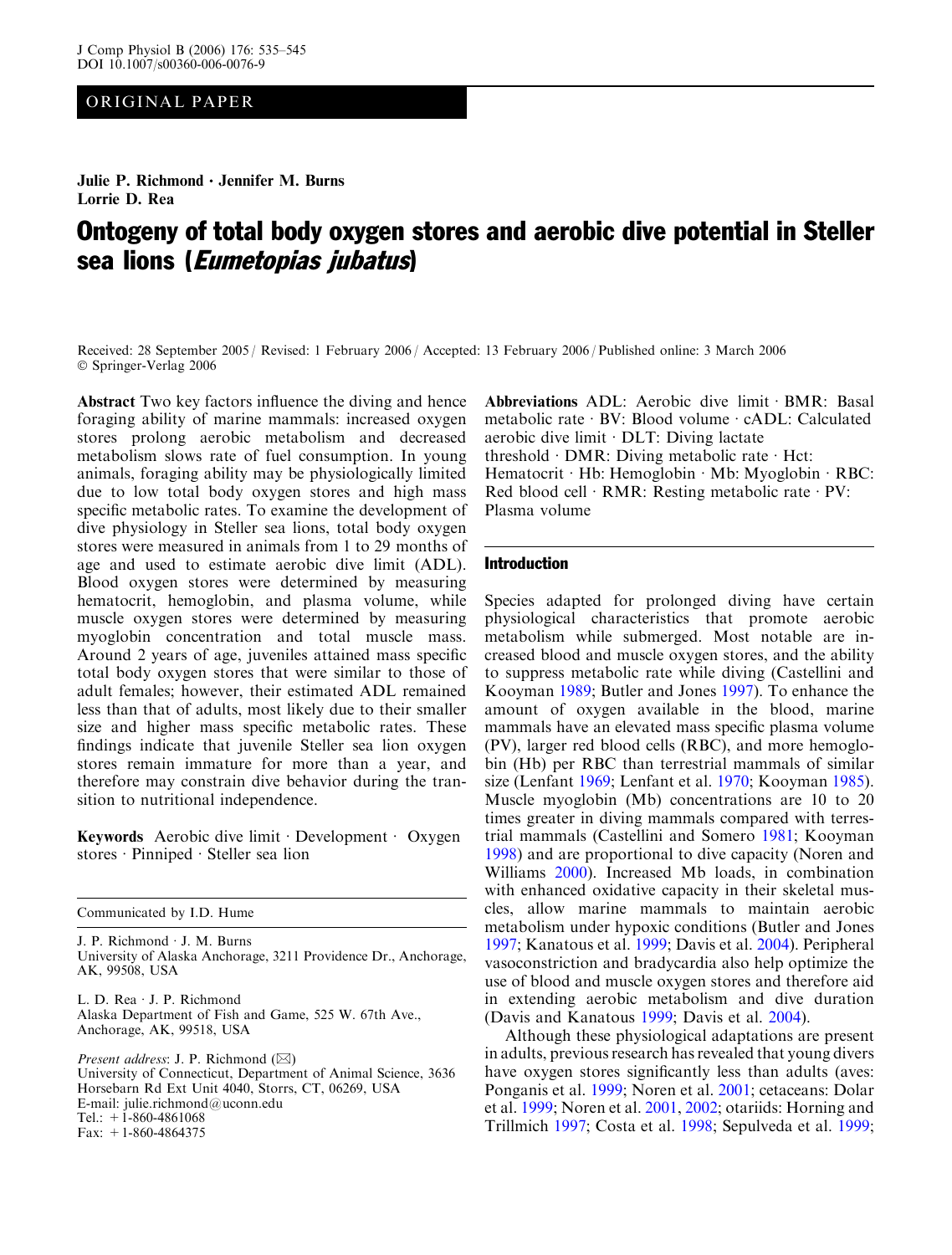Baker and Donohue [2000;](#page-8-0) Fowler [2005;](#page-9-0) phocids: Thorson and LeBoeuf [1994](#page-10-0); Burns and Castellini [1996](#page-8-0); Clark [2004](#page-9-0); Burns et al. [2005](#page-8-0); Noren et al. [2005](#page-9-0)). Blood oxygen stores in juveniles are reduced due to their lower mass specific PV, hematocrit (Hct), Hb, and RBC counts compared with adults (aves: Ponganis et al. [1999](#page-10-0); cetacean: Dolar et al. [1999;](#page-9-0) Noren et al. [2002](#page-9-0); phocids: Clark [2004](#page-9-0); Burns et al. [2005](#page-8-0); otariids: Horning and Trillmich [1997;](#page-9-0) Costa et al. [1998](#page-9-0); Sepulveda et al. [1999](#page-10-0); Baker and Donohue [2000](#page-8-0); Fowler [2005;](#page-9-0) Richmond et al. [2005](#page-10-0)). Muscle oxygen stores are also immature, with juveniles having lower myoglobin concentrations (Noren et al. [2001;](#page-10-0) Clark [2004](#page-9-0); Burns et al. [2005;](#page-8-0) Noren et al. [2005](#page-9-0); Fowler [2005\)](#page-9-0) and an absence of differentiation in Mb concentration between primary swimming and non-swimming muscle types (Dolar et al. [1999;](#page-9-0) Kanatous et al. [1999\)](#page-9-0).

Total body oxygen stores and rate of oxygen use are important in determining the aerobic potential of an animal. If oxygen becomes depleted during a dive lactic acid begins to accumulate (Kooyman et al. [1980](#page-9-0)). By definition, the aerobic dive limit (ADL) is empirically determined by measuring post dive lactate accumulation (Kooyman et al. [1980](#page-9-0); Butler and Jones et al. [1997\)](#page-8-0). Previous research has demonstrated that ADL can also be estimated by dividing total body oxygen stores by diving metabolic rate (DMR; Castellini et al. [1992](#page-8-0); Ponganis et al. [1993\)](#page-10-0). In pinnipeds, these calculated ADL (cADL) are similar to ADL determined by measured lactate accumulation (or diving lactate threshold, DLT; Ponganis et al. [1993](#page-10-0), [1997](#page-10-0); Burns and Castellini [1996](#page-8-0); Butler and Jones [1997](#page-8-0); Hurley and Costa [2001](#page-9-0)).

Steller sea lions provide a unique subject in which to study the development of aerobic dive potential because of their long developmental period and late onset of independent foraging (Calkins and Pitcher [1982](#page-8-0); Merrick et al. [1988;](#page-9-0) Trites and Porter [2002\)](#page-10-0). While young sea lions may not wean until one to 2 years of age, some evidence indicates supplemental feeding may occur after 5 months of age (Raum-Suryan et al. [2002\)](#page-10-0). However, dive behavior and movement patterns continue to be limited in Steller sea lions until at least 1 year of age (Raum-Suryan et al. [2002,](#page-10-0) [2004](#page-10-0); Loughlin et al. [2003](#page-9-0); Pitcher et al. [2005](#page-10-0)). These results suggest that Steller sea lion pups are either physiologically or behaviorally constrained in their diving ability. This subject is especially relevant in light of the population decline of Steller sea lions and the hypothesis that suggests the decline may be due to a failure of juveniles to recruit into the adult population (York [1994](#page-10-0)). Physiological constraints in dive behavior could limit the prey resources available to newly independent juveniles and therefore limit nutrient intake and negatively influence survival.

To address whether physiological development limits the dive activity of young Steller sea lions, this study measured the components of tissue oxygen stores, and determined the cADL for individual sea lions ranging in age from 1 to 29 months of age. Oxygen stores and cADL values were then compared with adult cADL values and the dive behavior of similarly aged individ-

uals to assess physiological limitations in young Steller sea lions and estimate potential impacts on foraging ability.

#### Methods

Animal collection and age determination

Between 2002 and 2003 Steller sea lions ( $n=53$ ) ranging in age from 1 month to 3 years were captured throughout their Alaskan range by the Alaska Department of Fish and Game (ADFG) and National Marine Mammal Laboratory (NMML). Sea lions from 4 months to 3 years of age were captured using an underwater capture method developed by the ADFG (Raum-Suryam et al. [2004](#page-10-0)). Pups found on rookeries were estimated to be 4 weeks of age (error  $\pm 2$  week) based on the average birth date of June 15 and lack of umbilicus (Pitcher et al. [2001\)](#page-10-0). The age of older animals was assessed using date, body size, and degree of canine tooth eruption, or canine growth annuli (King et al. [2003;](#page-9-0) Laws [1962\)](#page-9-0). Approximately 1–2 h post capture animals were anesthetized using isoflourane gas according to methods outlined in Heath et al. [\(1997\)](#page-9-0).

### Muscle collection and analysis

After anesthetization, two muscle biopsies of approximately 25 mg each were collected from live animals using a disposable sterile 6 mm biopsy punch. One biopsy was collected from the pectoralis, a primary swimming muscle in otariids, and the second from the latissimus dorsi, a superficial non-swimming muscle used for terrestrial locomotion and posture (Fig. [1\)](#page-2-0). The biceps femoralis, also a non-swimming muscle, was used for analysis in three adult males where latissimus dorsi samples were not available. Previous analysis indicated no difference in Mb content of these two muscles (Richmond [2004](#page-10-0)). Three additional muscle samples were obtained, within 12 h of death, from animals collected for subsistence use by the Aleut Community of St. Paul, Alaska, and from two stranded adult animals necropsied by ADFG (deceased 3–5 days). Muscle samples  $(n=10)$ from 1-month-old Steller sea lions were collected from deceased pups less than 6 h post mortem. Samples were frozen on dry ice and maintained at  $-80^{\circ}$ C until analysis.

Frozen muscle samples were thawed, weighed and Mb concentration was determined using the methods described by Reynafarje [\(1962\)](#page-10-0). Rat (Rattus norvegicus) vastus medialis  $(0.17 \pm 0.02$  Mb g%) and young elephant seal (Mirounga angustirostris) longissimus dorsi  $(2.46 \pm 0.07 \text{ Mb g\%})$  samples were used as low and high Mb controls, respectively, in each assay. Detailed sample handling and assay validations have been described previously (Richmond [2004](#page-10-0)).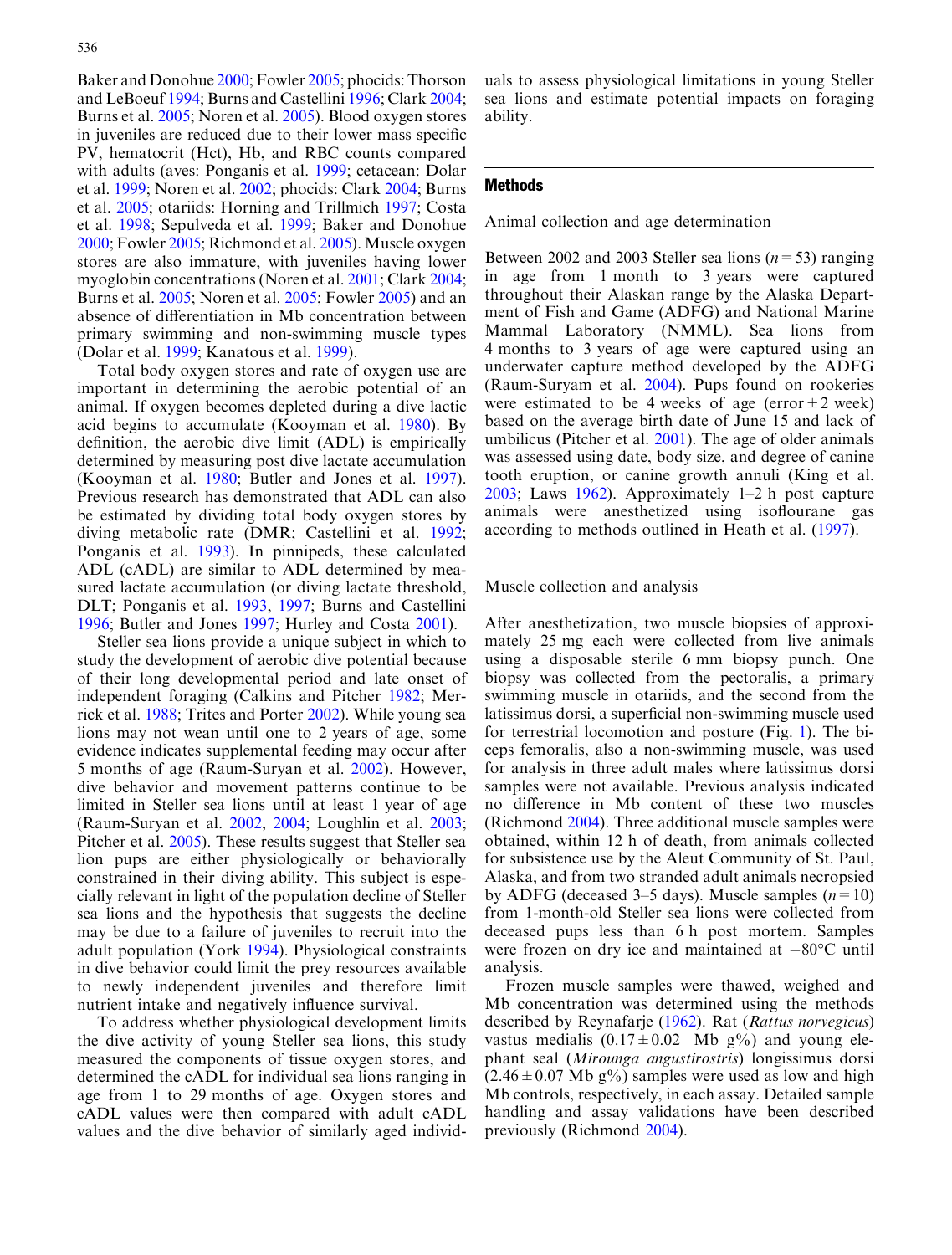<span id="page-2-0"></span>Fig. 1 Sea lion muscle diagram adapted from Howell ([1929\)](#page-9-0) showing muscles from which biopsy samples were taken



Blood collection and analysis

Once live captured sea lions were anesthetized, blood was collected from an interdigitial rear flipper vein or the caudal gluteal vein (Dierauf and Gulland [2001\)](#page-9-0) into a heparanized vacuum tube. Blood was collected as soon as anesthesia took full effect to standardize protocol and minimize the effect of isoflourane on Hct (Castellini et al. [1996](#page-8-0)). Hematocrit was determined in duplicate using a standard clinical microhematocrit centrifuge (8 min at 14,000 G) and Hb was analyzed using the methanocyanide technique (Sigma kit 525–A).

To measure PV, Evan's blue dye  $(0.5 \text{ mg kg}^{-1})$  was injected through an intravenous catheter placed in an interdigital rear flipper vein. The catheter was then rinsed with approximately 3 ml of heparinized saline (1–  $5 \text{ IU } \text{ml}^{-1}$ ) to assure complete delivery of the dye. Three blood samples were collected into heparanized vaccutainers at 10, 20, and 30 min post injection. Blood was centrifuged for 8 min at 1,380 G, plasma removed and frozen on dry ice prior to storage at  $-80^{\circ}$ C until processing. If samples were lipemic they were centrifuged at 14,000 G for 20 min at  $0^{\circ}$ C to separate lipid from plasma. Concentration of Evan's blue dye in the plasma was determined spectrophotometrically at  $\lambda$ =624 and 740 nm (Foldager and Blomqvist [1991](#page-9-0); El-Sayed et al.

[1995\)](#page-9-0). Serially collected plasma samples were fit to a regression line, and the instantaneous dilution volume determined from the y-intercept (El-Sayed et al. [1995\)](#page-9-0). Individuals with positive slopes were removed from the analysis. Blood volume (BV) was calculated from hematocrit and PV measurements (Eq. 1; Kooyman et al. [1980;](#page-9-0) Ponganis et al. [1993](#page-10-0)):

$$
BV = \frac{PV}{(100 - Hct)/100}
$$
 (1)

Total body oxygen stores and aerobic dive limit

Total body oxygen stores were calculated as the sum of the available oxygen in lung, blood, and muscle. All components were measured and calculated for each individual unless otherwise mentioned. Diving lung volume was estimated as 55 ml  $kg^{-1}$  based on the measured lung volume in Steller sea lions from Lenfant et al. ([1970](#page-9-0)), and the diving lung compression determined for California sea lions by Kooyman and Sinnett ([1982\)](#page-9-0). Lung oxygen content was estimated as 15% of diving lung volume (Eq. 2; Kooyman et al. [1983;](#page-9-0) Ponganis et al. [1993\)](#page-10-0). These values were assumed to be constant with age on a mass specific basis.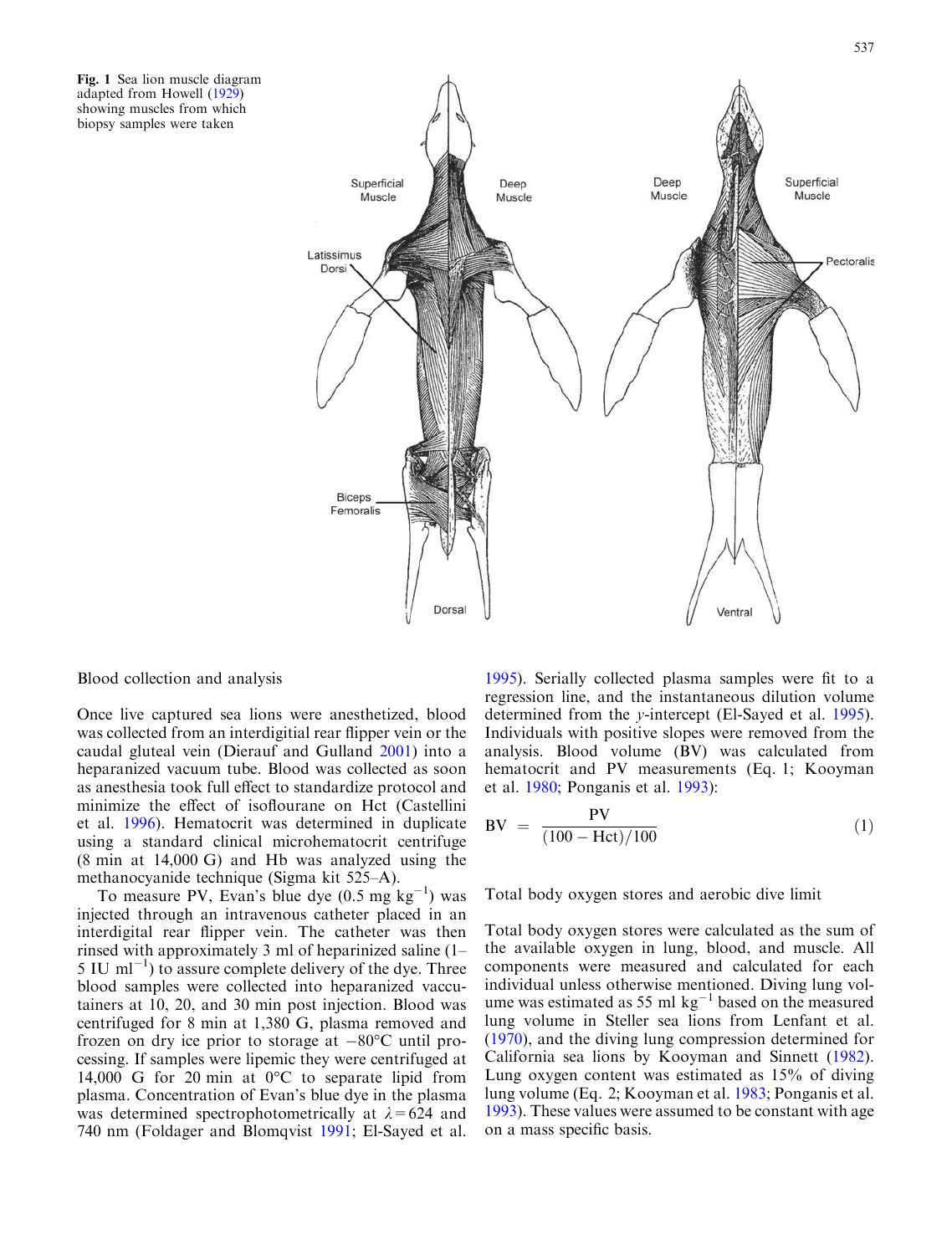Lung ml 
$$
O_2
$$
 = Mass × (55 ml kg<sup>-1</sup>) × (0.15) (2)

Blood oxygen stores were estimated based on the sum of the available oxygen in arterial and venous blood compartments (Eqs. 3, 4; Ponganis et al. [1993\)](#page-10-0). One-third of the total blood volume was considered arterial while the remaining two-thirds were venous. We assumed that arterial blood was 95% saturated at the start of a dive and 20% saturated at the end of the dive, and that venous blood contained 5 vol<sup>%</sup> less oxygen than the initial arterial saturation. The blood oxygen capacity was determined by multiplying the Hb content by the oxygen-binding capacity of Hb. Arterial oxygen content was 95% of the blood oxygen capacity. These calculations result in approximately 72% of the total oxygen capacity of the blood being available for maintenance of aerobic metabolism while diving.

Arterial ml 
$$
O_2 = 0.33 \times BV
$$

\n $\times$  (0.95 - 0.20 saturation)

\n $\times$  (1.34 ml  $O_2$  *g*  $Hb^{-1}$ )  $\times$  (g Hb)

\nVenous ml  $O_2 = 0.67 \times BV$ 

\n $\times$  (arterial  $O_2$  content  $-$  5 vol%)

\n(4)

Since no PV data was available for 1-month-old pups, blood oxygen stores were estimated using 5-month-old mass specific PV and the average Hct and Hb values measured in 1-month-old pups (Richmond et al. [2005\)](#page-10-0). Blood oxygen stores were estimated for adult males using average mass specific BV and Hb values from adult females (M. A. Castellini, unpublished).

Muscle oxygen stores were estimated from muscle mass and Mb load. We assumed that all oxygen in the muscle was available to the sea lions while diving. For animals less than 6 months of age, muscle mass was assumed to be 30% of total body mass, as determined by complete dissection of 1-month-old pups (Richmond [2004](#page-10-0)). Animals greater than 6 months of age were assumed to be 37% muscle, based on measurements from juvenile California sea lions (Ponganis et al. [1997\)](#page-10-0). Total muscle mass was divided into swimming (52%) and nonswimming (48%) muscle types based on the complete dissection of 1-month-old sea lions (Richmond [2004\)](#page-10-0). Muscle oxygen stores for adult female sea lions were calculated from the average Mb concentrations reported by Kanatous et al. [\(1999](#page-9-0)) for swimming and nonswimming muscle types. For all other age classes, muscle oxygen stores were calculated using the Mb concentration for the individual paired samples according to the following equation:

Musicle ml 
$$
O_2 = \text{Mass} \times \text{Mb} \times (1.34 \text{ ml } O_2 \text{ g}^{-1} \text{ Mb})
$$

\n $\times$  (%) muscle mass

\n $\times$  (%) muscle type

The ADL was determined by the total amount of available oxygen and the rate at which it was used. Resting metabolic rate (RMR) was calculated using basal metabolic rate (BMR) equations from Kleiber ([1975](#page-9-0)) multiplied by age-specific scaling factors for Steller sea lions that account for growth (Winship et al. [2002\)](#page-10-0). Estimates were comparable to RMR measured in free-ranging Steller sea lions of similar age and size (Hoopes et al. [2004](#page-9-0)).

RMR0<sup>12</sup> months ¼ 292:88 - Mass<sup>0</sup>:<sup>75</sup> ð0:083 age in months þ 3:5Þ ð6Þ

RMR<sub>1–8</sub> years = 
$$
292.88 \times \text{Mass}^{0.75}
$$
  
×  $(-0.071 \times \text{age in years} + 2.32)$  (7)

A range of possible cADL were calculated based on three multipliers of RMR. The minimum rate of energy used during a dive was estimated by one times RMR (Ponganis et al. [1997;](#page-10-0) Hurley and Costa [2001\)](#page-9-0). Multiples of two and four times resting represent estimates based on the minimum cost of transport and maximum observed field metabolic rates in Steller sea lions (Rosen and Trites [2002\)](#page-10-0) and other otariids (Feldkamp [1987](#page-9-0); Costa et al. [1989;](#page-9-0) Arnould and Boyd [1996](#page-8-0); Donohue et al. [2000\)](#page-9-0). To convert RMR to oxygen consumption a respiratory quotient of 0.76 (19.3 kJ  $1^{-1}O_2$ ) was used. This assumes an equal portion of lipid verses protein fuel source (Schmidt-Neilsen [1997](#page-10-0)), and is intermediate between the lipid rich diet of nursing pups, and the protein rich diet of foraging animals (Adams [2000;](#page-8-0) Iverson et al. [2002\)](#page-9-0).

Statistical analysis

 $(5)$ 

Animals were grouped into 1 month age categories to determine if age had a significant influence on PV, BV, blood oxygen stores, muscle oxygen stores, total body oxygen stores, or ADL, using one-way ANOVA. The rate of change in total body oxygen store and ADL due to age was also analyzed using a linear regression, so that oxygen stores and cADL could be estimated for animals of known age. To determine if Mb concentration varied due to muscle type, age, or their interaction, a repeated measures ANOVA was used with muscle type as the within subject factor and age as the between subject factor. Tukey post-hoc was performed to evaluate mean differences among age categories.

Gender differences in adult muscle oxygen stores, total body oxygen stores, and ADL were analyzed using unpaired  $T$  test. Due to the small sample size within each age category, gender differences in young sea lions could not be evaluated. Gender difference in adult muscle myoglobin content was assessed using a Repeated Measures ANOVA of adult female Mb concentration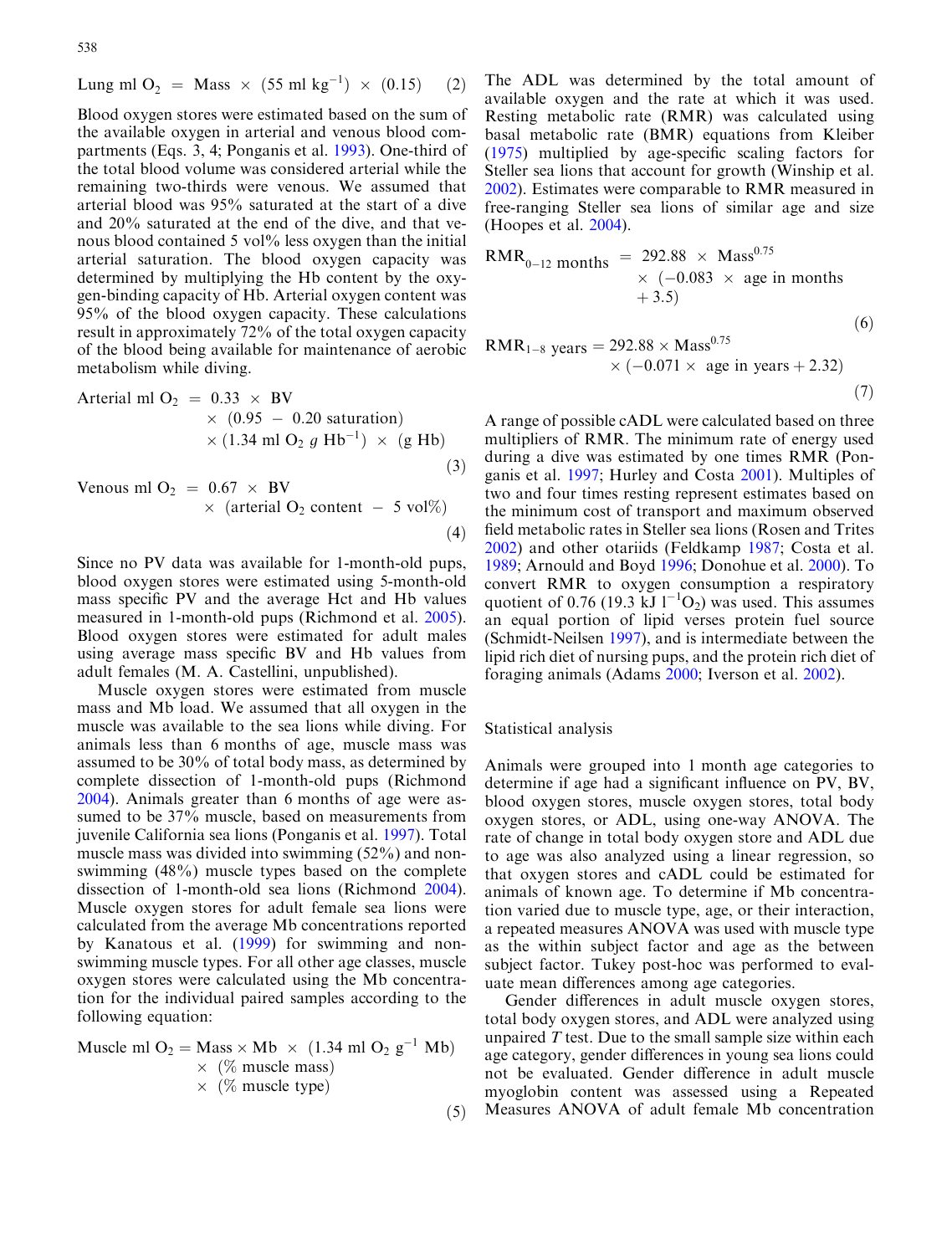measured by Kanatous [\(1997\)](#page-9-0) and adult male Mb assayed in this study.

Prior to analyses, all variables were tested for normality using the Kolomogorov–Smirnov test. Statistical analyses were completed using SPSS 11.5 software package. Means are reported  $\pm$  standard error (SE). Values were considered significant if  $P \leq 0.05$ .

#### **Results**

Blood and muscle development

Development of hematology variables in Steller sea lions was reported in detail by Richmond et al. ([2005](#page-10-0)). Briefly, Hct and Hb values decreased after birth, reached the lowest point in animals of approximately 3 months of age, and then increased. A plateau in Hct and Hb increase occurred near the end of the first year of life.

There were significant age related changes in PV and BV on both an absolute (PV  $F_{5,44} = 61.28, P < 0.001$ ; BV  $F_{6,58}$ =20.69, P < 0.001), and mass specific basis (PV  $kg^{-1}$   $F_{5,44}=7.07$ ,  $P<0.001$ ; BV  $kg^{-1}$   $F_{6,58}=10.81$ ,  $P \leq 0.001$ ). While absolute PV and BV increased linearly with age, mass specific PV and BV were similar among all age classes of young sea lions (Fig. 2). Post-hoc tests revealed that adult females had greater mass specific PV than young sea lions  $(9 \text{ and } 17 \text{ months}, P \leq 0.001;$ 21 months,  $P=0.003$ ; 29 months,  $P=0.030$ ) except 5 month olds ( $P = 0.200$ ). There were no significant differences in mass specific BV among young sea lions  $(P>0.05)$ , but all ages were significantly less than adult female values  $(1-17 \text{ months}, P < 0.001; 21 \text{ and}$ 29 months,  $P = 0.002$ ).

Myoglobin concentration in both swimming and non-swimming muscles increased significantly with age in juvenile sea lions ( $F_{6,45} = 40.64$ ;  $P < 0.001$ ). However, there were also significant effects of muscle type  $(F<sub>1.45</sub>=287.33; P<0.001)$  and the interaction of type and age ( $F_{6,45}$  = 33.04;  $P$  < 0.001), with sea lions in all but the youngest age category having higher muscle myoglobin concentrations in their swimming muscles as compared with non-swimming muscles (Fig. 3). Adult males had greater Mb concentrations than adult females  $(F_{1,11}=22.01; P<0.001).$ 

Total body oxygen store development

Mass specific blood, muscle, and total body oxygen stores were all significantly influenced by age (blood  $O_2$ ) in ml kg<sup>-1</sup>  $F_{6,53}$ =9.01, *P* < 0.001; muscle O<sub>2</sub> in ml kg<sup>-1</sup>  $F_{7,52}$  = 76.19, P < 0.001; total O<sub>2</sub> in ml kg<sup>-1</sup>  $F_{7,52}$  = 49.23,  $P \le 0.001$  $P \le 0.001$ ; Table 1). However, the pattern of change with age differed between the store locations. Blood oxygen stores reached values similar to adults by 9 months of age ( $P=0.432$ ), while muscle oxygen stores were not similar to adult female values until 17 months of age  $(P=0.465;$  Fig. 3), and never reached levels similar to those observed in adult males ( $P < 0.001$ ). Mass specific total body oxygen stores were similar to adult female values by 21 months of age ( $P=0.928$ ), but remained less than adult males, even at 29 months  $(P=0.001;$ Table [1](#page-5-0)). Adult females had significantly lower mass specific muscle oxygen stores  $(t_{11}=-5.36, P=0.006)$  and total body oxygen stores  $(t_{11} = -5.083, P < 0.001)$  than adult males. In addition to the increase in mass specific total body oxygen stores observed throughout develop-



Fig. 2 Developmental change in mass specific plasma (Open circle) and blood volume (filled circle; mean  $\pm$  SE). Sample size for each age category indicated above symbol in parentheses. Mass specific volumes that differ from adult females are identified by (Asterisk). Mass specific plasma and blood volume was similar in all animals less than 29 months of age. Adult female values were provided by M. A. Castellini (unpublished data)



Fig. 3 Muscle myoglobin concentrations (mean  $\pm$  SE) in Steller sea lions throughout development. Solid symbols represent swimming muscle type and *open symbols* represent non-swimming muscle type. Young sea lions are circles and adults are triangles. Sample size is indicated above symbol in parentheses. Average adult female myoglobin concentrations are from Kanatous et al. ([1999\)](#page-9-0). Rapid development in the first year of life is slowed during year two. Myoglobin concentrations in young sea lions did not reach adult male values within the time frame of this study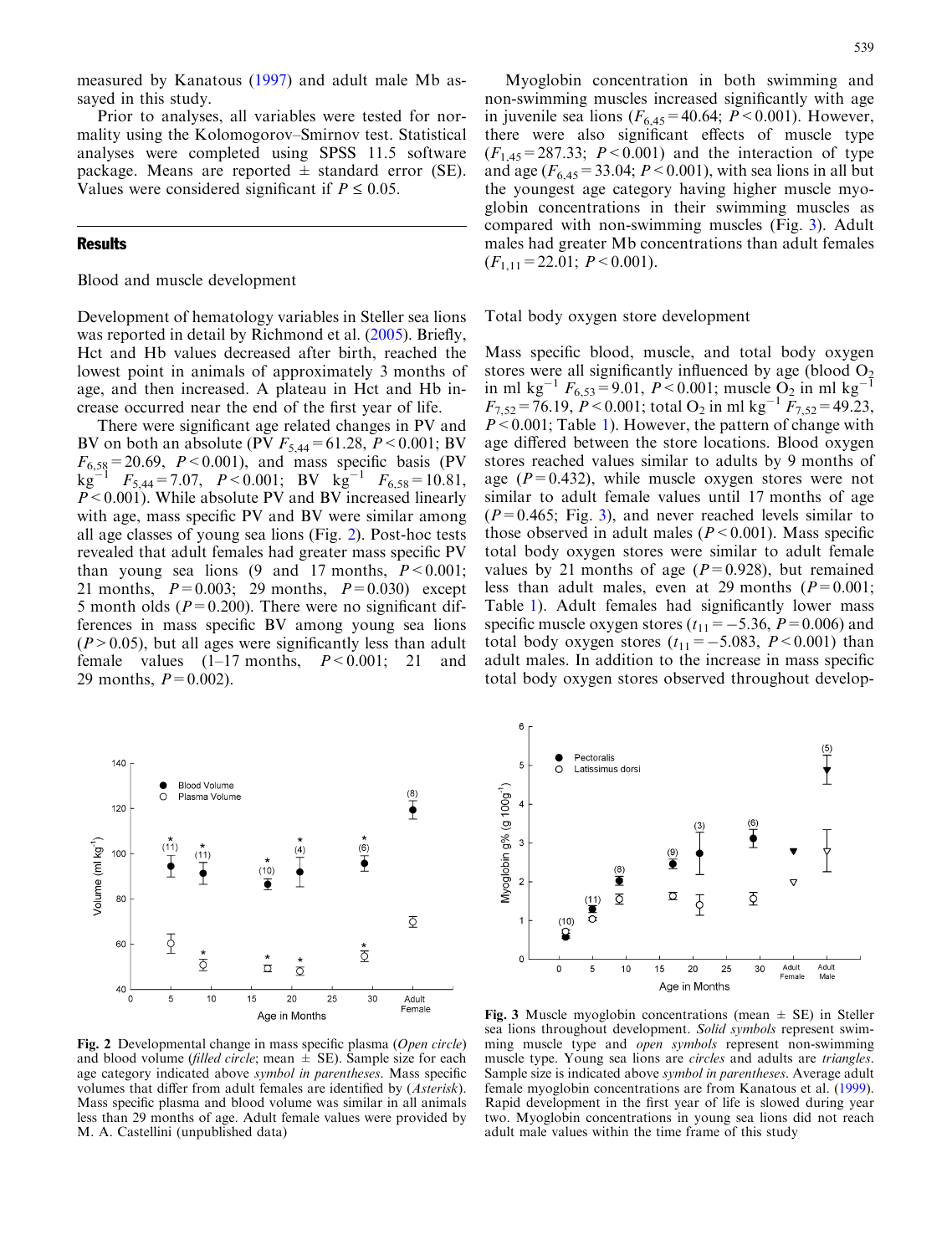<span id="page-5-0"></span>

|  |  |  | Table 1 Change in mass specific oxygen stores throughout development, and the relative percent of adult values |  |  |  |  |  |  |  |
|--|--|--|----------------------------------------------------------------------------------------------------------------|--|--|--|--|--|--|--|
|--|--|--|----------------------------------------------------------------------------------------------------------------|--|--|--|--|--|--|--|

|                   | Age in<br>months           |          | $N$ Mass (kg)                                      | Blood $O2$                                                       |                 | Muscle $O2$                                                                    |                      |                | Total body $O2$                                                         |                      |                 |
|-------------------|----------------------------|----------|----------------------------------------------------|------------------------------------------------------------------|-----------------|--------------------------------------------------------------------------------|----------------------|----------------|-------------------------------------------------------------------------|----------------------|-----------------|
|                   |                            |          |                                                    | (ml of $O_2$ kg <sup>-1</sup> ) % of                             | adult<br>female | (ml of $O_2$ kg <sup>-1</sup> ) % of % of (ml of $O_2$ kg <sup>-1</sup> ) % of | adult<br>female male | adult          |                                                                         | adult<br>female male | $%$ of<br>adult |
| Young of the Year | 9                          | 10<br>11 | $25.1 \pm 2.3$<br>$62.2 \pm 4.1$<br>$98.8 \pm 6.3$ | $10.1^{\rm a}$<br>$12.4 \pm 0.7^{a,b}$<br>$15.5 \pm 1.0^{b,c,d}$ | 55<br>68<br>85  | $2.3 \pm 0.1^a$<br>$5.5 \pm 0.3^{\rm a}$<br>$9.9 \pm 0.6^{\rm b}$              | 16<br>39<br>71       | 10<br>23<br>41 | $20.6 \pm 0.1^{\text{a}}$<br>$26.2 \pm 0.9^b$<br>$32.9 \pm 1.3^{\circ}$ | 51<br>65<br>81       | 41<br>52<br>66  |
| Yearlings         | 17<br>21                   |          | 9 112.5 $\pm$ 4.7<br>$3 \quad 131.6 \pm 9.0$       | $13.6 \pm 0.5^{a,b,c}$<br>$16.2 \pm 2.2^{b,c,d}$                 | 75<br>89        | $12.0 \pm 0.6^{\rm b,c}$<br>$13.3 \pm 2.7^{b,c}$                               | 86<br>95             | 50<br>56       | $33.7 \pm 0.4^{\circ}$<br>$37.5 \pm 5.5^{\circ,d}$                      | 83<br>93             | 67<br>75        |
| Juvenile          | 29                         |          |                                                    | 6 170.6 ± 15.8 17.9 ± 2.1 <sup>c,d</sup>                         | 98              | $15.2 \pm 1.1^{\circ}$                                                         | 109                  | 64             | $41.4 \pm 2.3$ <sup>d</sup>                                             | 102                  | 83              |
| Adults            | Adult female<br>Adult male |          | 8 237.5 $\pm$ 9.2<br>$5.650*$                      | $18.2 \pm 1.0^{4d}$<br>ND.                                       | 100<br>ND       | $14.01^{\circ}$<br>$23.9 \pm 1.8$ <sup>d</sup>                                 | 100<br>171           | 59<br>100      | $40.4 \pm 1.0^{\circ}$<br>$50.0 \pm 1.8***$ <sup>e</sup>                | 100<br>124           | 81<br>100       |

Total body oxygen stores are the sum of lung, blood, and muscle oxygen stores available while diving. See equations in text for calculations. Values shown are mean  $\pm$  SE. Different letters within a column indicate statistical difference at  $P < 0.05$ ND indicates no data available

Adult female mass and blood data from M.A. Castellini (unpublished data)

-Average adult female myoglobin from Kanatous et al. ([1997\)](#page-9-0) used to calculate muscle oxygen stores

\*Adult male mass from necropsy of one adult male

\*\*Adult male total body oxygen stores were calculated using mass specific adult female blood volume and hemoglobin concentration

ment, the site of primary oxygen storage also shifted from blood towards muscle as animals aged (Fig. [4](#page-6-0)).

#### Aerobic dive limit

Because the total body oxygen stores increased with age, the cADL of young sea lions also increased with age  $(F_{7,52} = 543.85, P < 0.001$ ; Table [2\)](#page-6-0). Adult males and females had cADL that were longer than all other age classes  $(P < 0.001)$ , and differed due to gender  $(t_{11}=-10.79, P<0.001)$ . Assuming a diving metabolic rate of twice resting, the ADL ranged from 0.7 min in 1 month-old pups to 7.5 and 12.0 min in adult females and males, respectively. In addition, the scope of cADL based on the range of estimated diving metabolic rates increased with age from less than 1 min in 1-month-old pups to 18 min in adult males (Table [2](#page-6-0)).

#### **Discussion**

Few studies have measured both blood and muscle oxygen stores concurrently to calculate total body oxygen stores and estimate age related changes in aerobic dive capacity (otariid: Fowler [2005](#page-9-0); phocids: Thorson and LeBoeuf [1994;](#page-10-0) Burns and Castellini [1996](#page-8-0); Clark [2004](#page-9-0); Noren et al. [2005;](#page-9-0) cetaceans: Noren et al. [2001,](#page-10-0) [2002\)](#page-9-0). As with previous studies of blood or muscle development, young sea lions had oxygen stores that were less than adults (otariid: Costa et al. [1998](#page-9-0); Fowler [2005](#page-9-0); phocid: Thorson and LeBoeuf [1994](#page-10-0); Burns and Castellini [1996;](#page-8-0) Clark [2004](#page-9-0); Burns et al [2005](#page-8-0); Noren et al. [2005](#page-9-0); cetacean: Noren et al. [2002](#page-9-0)). This discussion will focus on interpreting the pattern of change and identifying the factors that may limit the rate of physiological or behavioral development in Steller sea lions.

Blood and muscle development

The pattern of oxygen storage capacity development in the blood was very different than that seen in muscle, in both timing and magnitude. Hematocrit and Hb decreased shortly after birth reaching a nadir at approximately 3 months of age, after which values increased reaching concentrations similar to adults at approximately 9 months of age (Richmond et al. [2005](#page-10-0)). This trend was in contrast to the consistently low mass specific PV and BV that never attained adult levels, and the absolute PV and BV that increased with age but still remained lower than adult values. The lack of increase in mass specific BV in young sea lions could be a result of inability of erythropoiesis to surpass growth rate. However, as hematology values were similar to adults around 9 months of age (Richmond et al. [2005](#page-10-0)), the failure of mass specific BV to increase to adult levels at this time can not be attributed to limited production of RBC, and must instead reflect differences in mass specific PV. Body composition may play a role in this apparent difference. If young animals have 20% greater fat reserves compared with adult females, then PV expressed on a lean body mass basis will be similar in young animals and adult females. Indeed, adult females in early lactation have approximately 10 to 15% body fat (R.W. Davis, unpublished data) while young sea lions (5–29 months of age) range from 29 to 47% body fat (Rea [2002\)](#page-10-0). Similarly in harbor seals, PV and BV are not different by age when scaled to lean body mass verses total body mass (Burns et al. [2005\)](#page-8-0).

Given that there was little change in mass specific BV, the age related increase in mass specific blood oxygen stores were primarily due to increases in the Hct and Hb content in the blood. By 9 months of age, both Hct and Hb were similar to those in adult females (Richmond et al. [2005\)](#page-10-0), and as a result blood oxygen stores were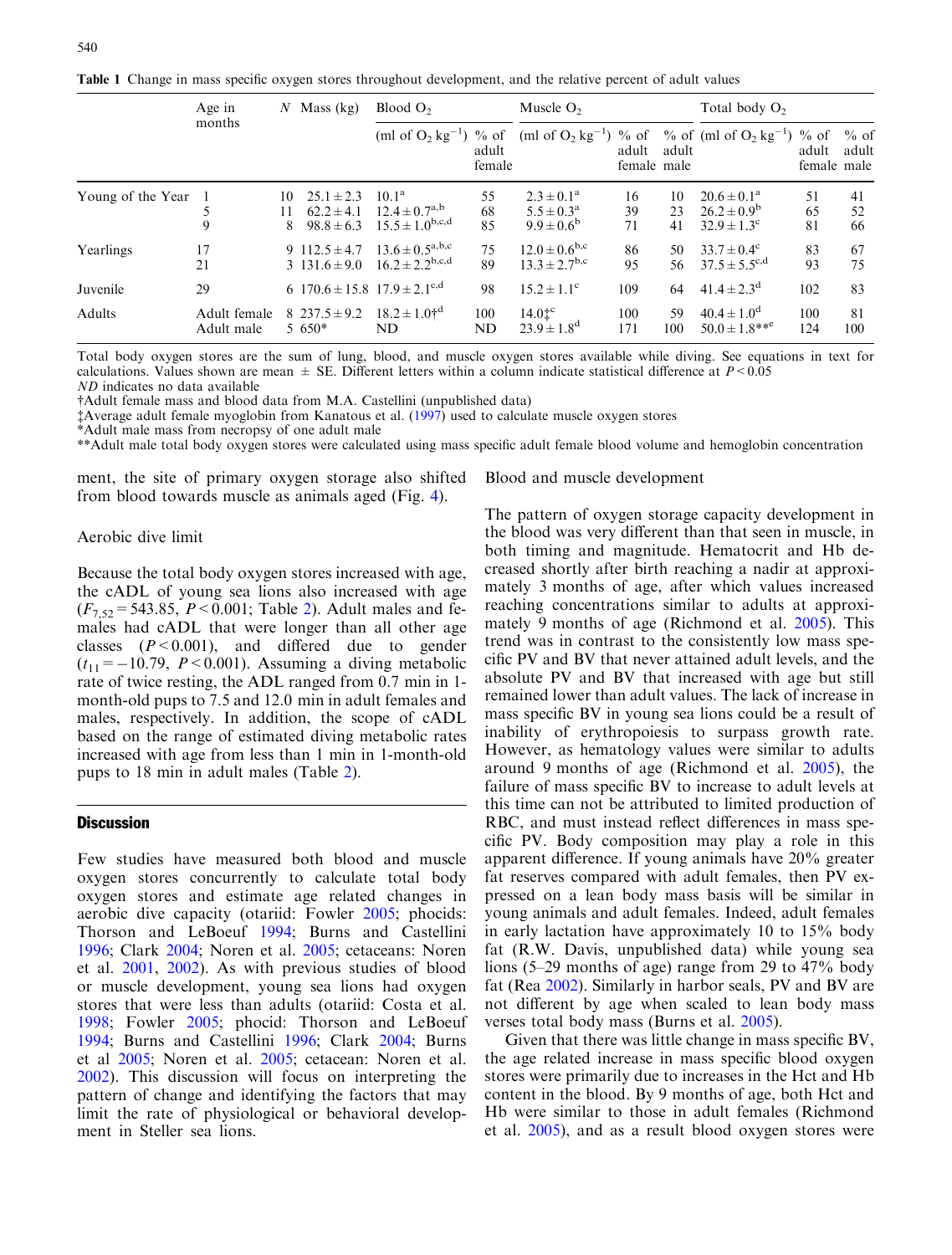<span id="page-6-0"></span>

Fig. 4 Developmental trend in a mass specific total body oxygen stores and b the percentage of oxygen stored in lung, blood, and muscle. Closed circles are young sea lions and open circles indicate adult animals. Total body oxygen stores increased linearly from 1 to 29 months of age according to the equation Total Body  $O_2 = 0.707 \times$  (age in months) + 22.271,  $R^2 = 0.736$ ,  $P < 0.001$ 

85% of adult values. Several other studies have shown that juvenile blood oxygen stores approach adult values near the onset of independent foraging (Horning and Trillmich [1997;](#page-9-0) Noren et al. [2002](#page-9-0), [2005](#page-9-0); Clark [2004](#page-9-0); Burns et al. [2005](#page-8-0)), suggesting that Steller sea lions could be weaned near the end of their first year of life.

Similar to other marine mammals, Steller sea lions were born with muscle Mb content that is very different than adults (Lenfant et al. [1970](#page-9-0); Thorson and LeBoeuf [1994;](#page-10-0) Dolar et al. [1999](#page-9-0); Ponganis et al. [1999;](#page-10-0) Noren et al. [2001;](#page-10-0) Clark [2004](#page-9-0); Fowler [2005](#page-9-0)). At birth, Mb stores were low (1-month-old pups  $0.5 \frac{\text{g}}{\text{g}}$  vs. adult males 4.9  $g\%$ ), and there was little difference in Mb concentration between muscle types in contrast to adults where swimming muscles have a greater concentration of Mb compared with non-swimming muscles. The rapid increase in Mb concentration seen in early development slowed in the second year of life, even though Mb concentrations were still considerably less than adults (Richmond [2004\)](#page-10-0). Steller sea lion growth rates also slowed in the second year of life from 0.25 to 0.13 kg day<sup>-1</sup> (Winship et al. [2001;](#page-10-0) Fadely et al. [2004\)](#page-9-0). The reduced growth rate and rate of muscle development may reflect diminished energy intake associated with weaning and the initiation of independent foraging (Calkins and Pitcher [1982;](#page-8-0) Merrick et al. [1988](#page-9-0); Fadely et al. [2004](#page-9-0); ADFG, unpublished data). In many species, this period of newly independent foraging is associated with high mortality and reduced growth (Le Boeuf et al. [1994](#page-9-0); Winship et al. [2001](#page-10-0); Bowen et al. [2003](#page-8-0)). Northern elephant seal pups actually lose mass during their first independent foraging trip, and the increase in Mb concentration over this period is much slower than during previous months (Thorson and Le Boeuf [1994](#page-10-0)). Thus, changes in the pattern of muscle development in Steller sea lions may indicate a shift towards nutritional independence.

While both blood and muscle oxygen stores increased with animal age, they did not increase at the same rate, with blood stores attaining values similar to adults at a younger age compared with muscle. As a result, the relative proportion of oxygen stored in blood and muscle changed with age. While all age classes stored the majority of oxygen in the blood, the ratio of oxygen in blood to muscle changed from 5:1 to 3:2 as young sea lions matured, indicating a growing reliance on muscle oxygen stores. In addition, since muscle oxygen stores were calculated based on the relative mass of swimming versus non-swimming muscles in neonates, it is likely

Table 2 Change in calculated aerobic dive limit (cADL) with development in free-ranging Steller sea lions

| Age in months | $MAX$ cADL $(1 \times RMR)$ | MID cADL* $(2\times RMR)$ | MIN cADL $(4\times RMR)$ | MAX-MIN difference |
|---------------|-----------------------------|---------------------------|--------------------------|--------------------|
|               | $1.3 \pm 0.03$              | $0.7 \pm 0.02$            | $0.3 \pm 0.01$           | 1.0                |
| 5             | $2.2 \pm 0.10$              | $1.1 \pm 0.05$            | $0.6 \pm 0.02$           | 1.6                |
| 9             | $3.7 \pm 0.18$              | $1.8 \pm 0.09$            | $0.9 \pm 0.04$           | 2.8                |
| 17            | $4.7 \pm 0.05$              | $2.3 \pm 0.28$            | $1.2 \pm 0.01$           | 3.5                |
| 21            | $5.5 \pm 0.93$              | $2.7 \pm 0.46$            | $1.4 \pm 0.22$           | 4.1                |
| Sub-adult     | $6.6 \pm 0.38$              | $3.3 \pm 0.18$            | $1.6 \pm 0.09$           | 5.0                |
| Adult female  | $15.0 \pm 0.40$             | $7.5 \pm 0.19$            | $3.7 \pm 0.09$           | 11.3               |
| Adult male    | $23.9 \pm 0.88$             | $12.0 \pm 0.44$           | $6.0 \pm 0.22$           | 17.9               |

Total body oxygen stores divided by three estimates of diving metabolic rate calculated from resting metabolic rate (RMR). Values shown are mean  $\pm$  SE

\*Linear regression equation of mid-range cADL for animals 1–29 months of age cADL=0.094  $\times$  (age in months) + 0.684,  $R^2$ =0.907, P < 0.001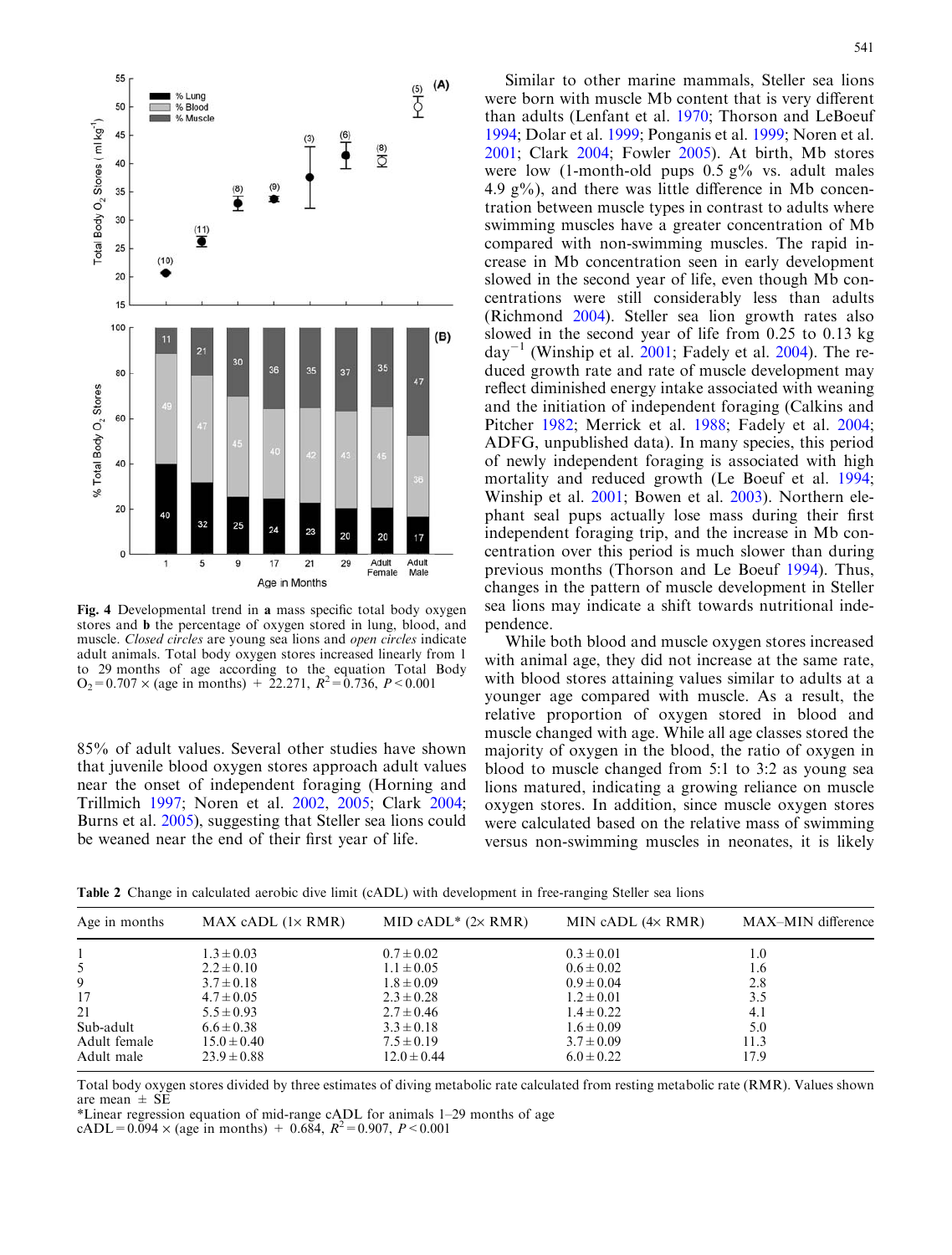that the values reported here for older animals underestimate the actual value. If this is the case, then older animals may rely even more heavily on muscle oxygen stores than indicated here.

Increasing reliance on muscle oxygen stores with age may be related to the development of cardiovascular control. Young marine mammals generally do not possess the ability to regulate their cardiovascular system to the same extent as adults (Castellini et al. [1994;](#page-8-0) Thorson and Leboeuf [1994;](#page-10-0) Greaves et al. [2004;](#page-9-0) Noren et al. [2004](#page-9-0)). As a result, blood supplies oxygen to tissues throughout the course of a dive (or apnea event). In contrast, as animals develop cardiovascular control, diving heart rate drops, blood is redistributed away from the periphery and muscles, and blood oxygen is conserved for core tissues (Blix et al. [1983;](#page-8-0) Cherepanova et al. [1993](#page-9-0)). Consequently, muscles must rely more heavily on endogenous oxygen stores while diving (Cherepanova et al. [1993](#page-9-0); Davis and Kanatous [1999\)](#page-9-0). Thus, muscle oxygen stores become very important in maximizing aerobic potential once cardiovascular control is well established. In harbor seals, a precocial species that begins diving within hours of birth, cardiovascular control develops gradually over the first 20 days of life (Greaves et al. [2004;](#page-9-0) Lapierre et al. [2004\)](#page-9-0) corresponding to Mb concentrations that nearly double from birth to weaning (Clark [2004;](#page-9-0) Burns et al. [2005\)](#page-8-0). If Mb concentrations remain low once cardiovascular control is established, reduced blood flow to the periphery would require muscles to rely more heavily on anaerobic metabolism, therefore increasing recovery times, and reducing dive efficiency (Butler and Jones [1997](#page-8-0)). In addition, increased muscle oxygen stores serve to prolong dive durations because less oxygen is removed from blood stores, and both Hb and Mb can be depleted at the same rate (Davis and Kanatous [1999\)](#page-9-0).

#### Interspecific comparison

The few studies that have addressed the development of total body oxygen stores have mainly focused on phocids, which have a much shorter lactation period, typically dive much deeper and longer than Steller sea lions, and therefore have much greater mass specific total body oxygen stores (Thorson and Leboeuf [1994;](#page-10-0) Burns and Castellini [1996](#page-8-0); Noren et al. [2002;](#page-9-0) Clark [2004](#page-9-0); Burns et al. [2005](#page-8-0); Fowler [2005\)](#page-9-0). These studies have suggested that marine mammals with short maternal dependency periods (e.g. harbor seal, elephant seal) should develop oxygen stores at a faster rate than species with long lactation (e.g. Steller sea lion, Australian sea lion, and bottlenose dolphin), regardless of the absolute store size. Steller sea lions fit this pattern, with juveniles not achieving oxygen stores similar to adults until the end of their second year. These studies have also suggested that pups begin independent foraging at similar relative oxygen store size, compared with adult values (Thorson and LeBoeuf [1994](#page-10-0); Noren et al. [2002](#page-9-0); Clark [2004](#page-9-0); Richmond [2004](#page-10-0); Fowler

[2005;](#page-9-0) Noren et al. [2005\)](#page-9-0). For example, at 1 month of age (the end of maternal support) harbor seals and elephant seals have mass specific total body oxygen stores that are approximately 50 to 60% adult values, and this increases to 73% of adult values at the onset of independent foraging (3 months of age) in northern elephant seals (Thorson and LeBoeuf [1994;](#page-10-0) Clark [2004](#page-9-0)). If it is assumed that Steller sea lions begin independent foraging at total body oxygen stores that are of similar proportion to adult stores, comparable with other marine mammal species (approximately 75% of adult values; Thorson and LeBoeuf [1994;](#page-10-0) Noren et al. [2002,](#page-9-0) [2005](#page-9-0); Clark [2004\)](#page-9-0), then this data suggests that Steller sea lions could wean at the end of the first year of life. This conclusion is supported by the plateau in development of total body oxygen stores in the second year of life, similar to observations after weaning in other marine mammals with long or short maternal dependence strategies (Thorson and Le Beouf [1994](#page-10-0); Noren et al. [2002;](#page-9-0) Richmond [2004](#page-10-0)). If Steller sea lions continue to nurse through the second year of life, their mass specific total body oxygen stores at weaning are equivalent to adult female values, and therefore no longer constraining of aerobic capacity. Thus, nursing through year two may provide both nutritional and physiological advantages.

#### Aerobic dive limit

In addition to reduced oxygen stores, young animals also have a greater mass specific metabolic rate and additional energy requirements for growth (Schmidt-Nielsen [1997\)](#page-10-0). Young divers are also unable to maintain heart rate suppression while diving to the extent reported in adult animals (Castellini et al. [1994;](#page-8-0) Thorson and Leboeuf [1994;](#page-10-0) Greaves et al. [2004;](#page-9-0) Lapierre et al. [2004;](#page-9-0) Noren et al. [2004\)](#page-9-0), and are therefore unlikely to regulate use of oxygen stores as efficiently during breathhold (Davis et al. [2004\)](#page-9-0).

Typically only 5 to10% of dives in aquatic birds and mammals exceed ADL, because anaerobic metabolism is energetically less efficient than aerobic metabolism, and requires an extended surface interval to remove accumulated lactic acid to restore normal pH values to the system (Kooyman et al. [1980;](#page-9-0) Butler [2001;](#page-8-0) Costa et al. [2001\)](#page-9-0). Juvenile animals may exceed their ADL more frequently while diving than adults (Kooyman et al. [1983;](#page-9-0) Burns [1999](#page-8-0)). Diving beyond the ADL has been correlated with reduced foraging efficiency in marine mammals, due to the increased time required to process byproducts of anaerobic metabolism (Boyd [1997](#page-8-0)).

It is important to recognize that ADL is not a fixed number, but a fluid value that reflects the extent of oxygen loading before a dive, and the rate of oxygen use during a dive, both of which can vary (Wilson [2003](#page-10-0); Davis et al. [2004](#page-9-0)). Even though cADL rely on minimum estimates of DMR and maximum oxygen stores, they still offer an acceptable metric for estimating aerobic capacity for most diving mammals, and were used in this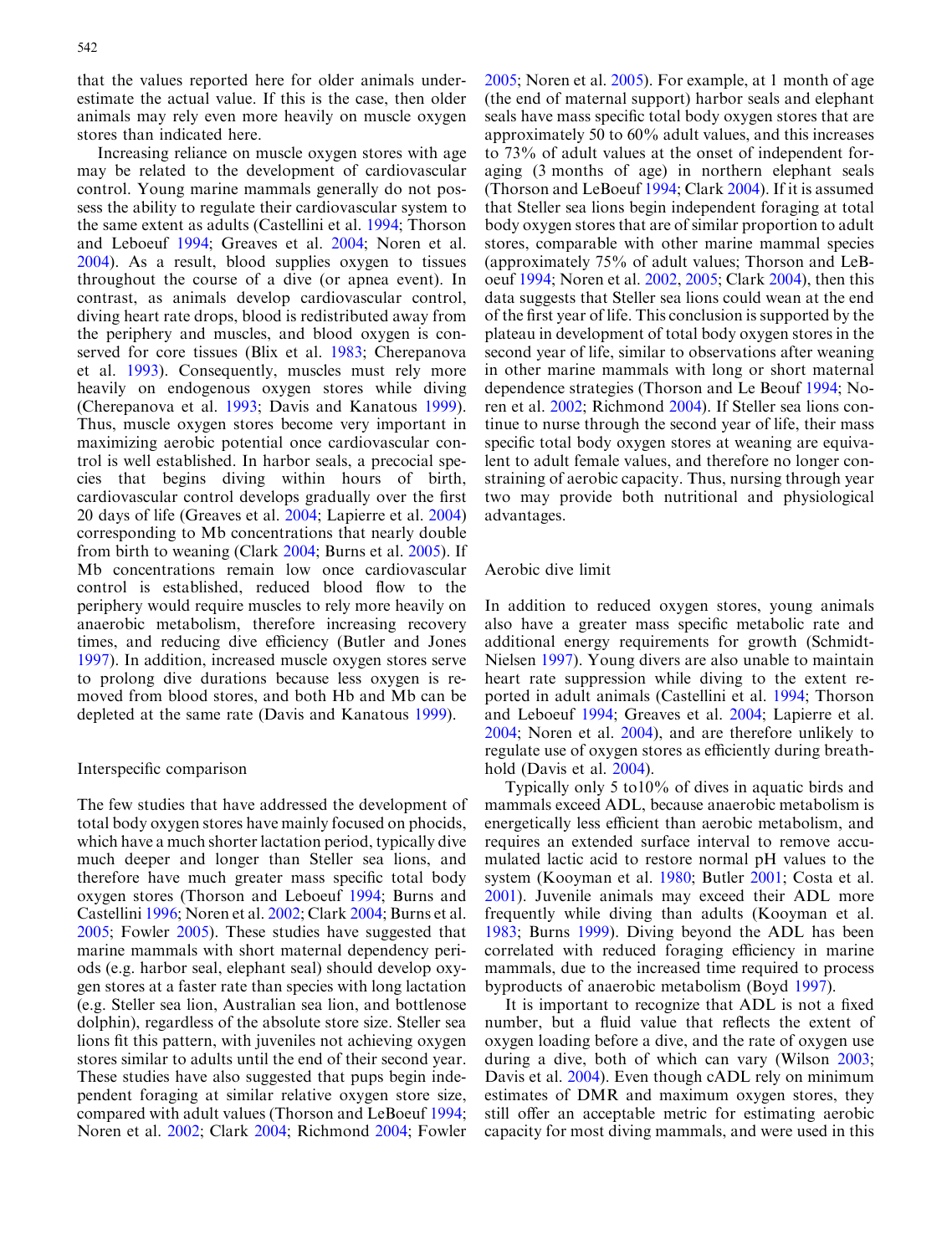<span id="page-8-0"></span>study to investigate the development of aerobic dive potential in Steller sea lions.

The developmental changes in cADL demonstrate that all young Steller sea lions had a reduced aerobic dive capacity compared with adults, due both to lower oxygen stores and greater use rates. When cADL were compared with diving pattern of young sea lions and adults, it became clear that the relationship between behavior and physiology differed by age class. For example, the mean dive durations for young of the year Steller sea lions (0.8 min: Merrick and Loughlin [1997](#page-9-0); Loughlin et al. [2003](#page-9-0); 0.9 min: Rehberg [2005](#page-10-0)) and yearling animals (1.7 min, Rehberg [2005](#page-10-0)) were less than the cADL estimated using a DMR of twice RMR, and 95% of dives were shorter than the cADL estimated using RMR. Although, if young sea lions have a DMR four times RMR, then most dives are longer than the cADL, suggesting that highly energetic dives would require anaerobic metabolism. In contrast, adult females seem to be diving well within aerobic threshold, while juveniles appear to be consistently diving at the upper range of their aerobic scope. The median dive duration for adult females (2.0 min) was similar to the cADL estimated using a DMR of four times RMR, and even the maximum reported dive duration (8 min; Merrick and Loughlin [1997\)](#page-9-0) was less than cADL estimated with a DMR of twice RMR. This suggests that adult animals have more flexibility in how they manage their oxygen stores, and that physiology has the potential to constrain juvenile behavior in young animals (Burns and Castellini 1996; Horning and Trillmich [1997;](#page-9-0) Costa et al. [1998](#page-9-0); Burns 1999; Noren et al. [2002\)](#page-9-0).

The potential for physiology to limit diving behavior and foraging efficiency of juvenile Steller sea lion is critical in light of the hypothesis that one of the causes of the decline in population numbers is a reduction in juvenile survivorship as a result of reduced prey availability (York et al. [1996;](#page-10-0) Adams 2000). This hypothesis assumes that juveniles, with lower diving capacity and limited behavioral options, would be more susceptible to shifts in prey availability than adults. This study has demonstrated that the cADL of Steller sea lions less than 29 months of age was lower than that of adults, and that young animals likely dive closer to their cADL than do adults, as would be expected if foraging was more difficult (Costa et al. [1989](#page-9-0); Horning and Trillmich [1999](#page-9-0); Burns 1999). However, reduced dive capacity is only a disadvantage if young sea lions are foraging on the same resources as adults, and cannot shift to prey that are easier to capture or found in shallower waters. Unfortunately, with limited information on the location and composition of juvenile Steller sea lions prey species, and no data on foraging efficiency, it is difficult to determine if observed behavioral differences would affect survival. It is clear that juveniles are indeed limited in their aerobic capacity, and that this limitation persists through the first 2 years of life. As a result, newly weaned Steller sea lions, regardless of age at weaning (1 or 2 years of age), cannot as easily access all the prey resources

available to adults, and therefore may be more vulnerable to shifts in prey abundance or distribution.

Acknowledgements This research was made possible through funds provided by CIFAR (NA17RJ1224) and co-operative agreement with NOAA and ADFG (NA17FX1079). All research conducted under Marine Mammal Protection Act Permit: no. 358-1564 (ADFG), no. 782-1532 (NMML), and 481-1623 (LGL). Protocols were reviewed and approved by Institutional Animal Care and Use committees at UAA (no. 2002Burns02, 2003Burns06) and ADFG DWC (03-2002). This work would not be possible without the help of numerous people from the past and present Steller sea lion research teams of ADFG and NMML. We would like to thank M. Castellini and R. Davis for the use of unpublished data, D. Pfeiffer, S. Zinn and two anonymous reviewers for constructive comments on the manuscript, and C. Clark for help with the laboratory analysis.

#### References

- Adams TC (2000) Foraging differences and early maternal investment in adult female Alaskan Steller sea lions (Eumetopias jubatus). PhD Dissertation Texas A&M University
- Arnould JPY, Boyd IL (1996) The relationship between foraging behaviour and energy expenditure in Antarctic fur seals. J Zool 239:769–782
- Baker JD, Donohue MJ (2000) Ontogeny of swimming and diving in northern fur seal (Callorhinus ursinus) pups. Can J Zool 78:100–109
- Blix AS, Elsner R, Kjekshus JK (1983) Cardiac output and its distribution through capillaries and A-V shunts in diving seals. Acta. Physiol. Scand. 118:109–116
- Boyd IL (1997) The behavioural and physiological ecology of diving. TREE 12:213–217
- Bowen WD, Ellis SL, Iverson SJ, Boness DJ (2003) Maternal and newborn life-history trends: implications for explaining the decline of harbour seals (Phoca vitulina), on Sable Island. J Zool Lond 261:155–163
- Burns JM (1999) The development of diving behavior in juvenile Weddell seals: pushing physiological limits in order to survive. Can J Zool 77:737–747
- Burns JM, Castellini MA (1996) Physiological and behavioral determinants of the aerobic dive limit in Weddell seal (Leptonychotes weddellii) pups. J Comp Physiol 166:473–483
- Burns JM, Costa DP, Frost KJ, Harvey JT (2005) Development of body oxygen stores in harbor seals: effects of age, mass, and body composition. Physiol Biochem Zool 78:1057–1068
- Butler PJ (2001) Diving beyond the limits. News Physiol Sci 16:222–227
- Butler PJ, Jones DR (1997) Physiology of diving of birds and mammals. Physiol Rev 77:837–899
- Calkins DG, Pitcher KW (1982) Population assessment, ecology and trophic relationships of Steller sea lions in the Gulf of Alaska. In: Environmental assessment of the Alaska continental shelf. U.S. Department of Commerce and U.S. Department of Interior 19:447–546
- Castellini JM, Meiselman HJ, Castellini MA (1996) Understanding and interpreting hematocrit measurements in pinnipeds. Mar Mamm Sci 12:251–264
- Castellini MA, Somero GN (1981) Buffering capacity of vertebrate muscle: correlations with potentials for anaerobic function. J Comp Physiol 143:191–198
- Castellini MA, Kooyman GL (1989) Behavior of freely diving animals. Undersea Biomed Res 16:355–362
- Castellini MA, Kooyman GL, Ponganis PJ (1992) Metabolic rates of freely diving Weddell seals: correlations with oxygen stores, swim velocity and diving duration. J Exp Biol 165:181–194
- Castellini MA, Rea LD, Sanders JL, Castellini JM, Zenteno-Savin T (1994) Developmental changes in cardiorespiratory patterns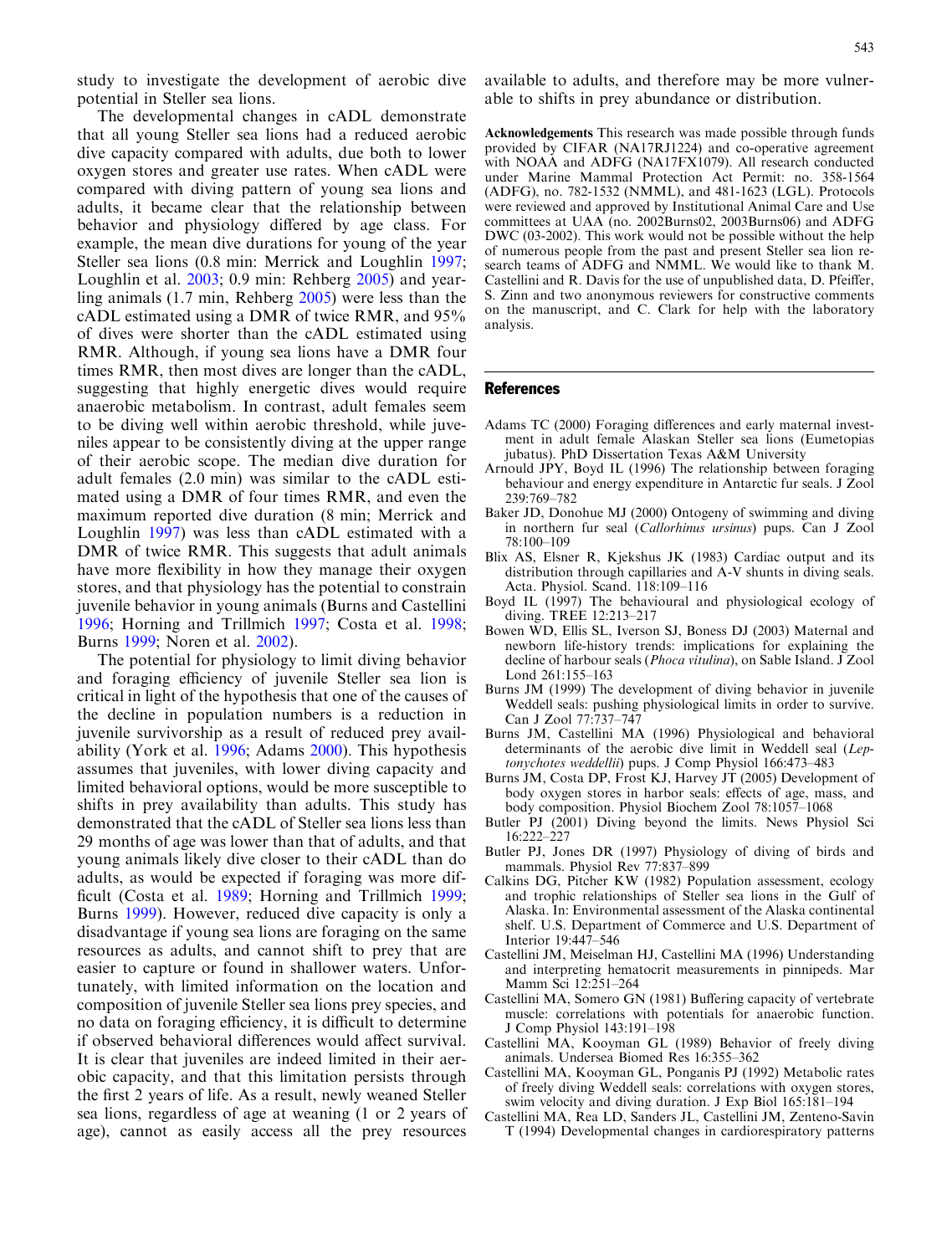- <span id="page-9-0"></span>Cherepanova V, Neshumova T, Elsner R (1993) Muscle blood flow in diving mammals. Comp Biochem Physiol 106A:1–6
- Clark CA (2004) Tracking changes: postnatal blood and muscle oxygen store development in harbor seals (Phoca vitulina). MSc Thesis University of Alaska Anchorage
- Costa DP, Croxall JP, Duck CD (1989) Foraging energetics of Antarctic fur seals in relation to changes in prey availability. Ecology 70:596–606
- Costa DP, Gales NJ, Crocker DE (1998) Blood volume and diving ability of the New Zealand sea lion, Phocartos hookeri. Physiol Zool 7:208–213
- Costa DP, Gales NJ, Goebel ME (2001) Aerobic dive limit: how often does it occur in nature? Comp Biochem Physiol A 129A(4):771–783
- Davis RW, Kanatous SB (1999) Convective oxygen transport and tissue oxygen consumption in Weddell seals during aerobic dives. J Exp Biol 202:1091–1113
- Davis RW, Polasek L, Watson R, Fuson A, Williams TM, Kanatous SB (2004) The diving paradox: new insights into the role of the dive response in air-breathing vertebrates. Comp<br>Biochem Physiol A 138:263-268. DOI:10.1016/ Biochem Physiol A 138:263–268. DOI:10.1016/ j.cbpb.2004.05.003)
- Dierauf LA, Gulland MD (2001) CRC handbook of marine mammal medicine. CRC, Boca Raton
- Dolar MLL, Suarez P, Ponganis PJ, Kooyman GL (1999) Myoglobin in pelagic small cetaceans. J Exp Biol 202:227–236
- Donohue MJ, Costa DP, Goebel ME, Baker JD (2000) The ontogeny of metabolic rate and thermoregulatory capabilities of northern fur seal, Callorhinus ursinus, pups in air and water. J Exp Biol 203:1003–1016
- El-Sayed H, Goodall SR, Hainsworth R (1995) Re-evaluation of Evans blue dye dilution method of plasma volume measurement. Clin Lab Haem 17:194
- Fadely BS, Gelatt TS, Rea LD, King JC, Loughlin TR (2004) Regional variation of juvenile Steller sea lion (Eumetopias jubatus) growth rates in Alaska. Conference Abstract Sea Lions of the World. Anchorage AK. p 21
- Feldkamp SD (1987) Swimming in the Californai sea lion: morphometrics, drag, and energetics. J Exp Biol 131:117–135
- Foldager N, Blomqvist CG (1991) Repeated plasma volume determination with the Evans blue dye dilution technique: the method and a computer program. Comput Biol Med 21:35–41
- Fowler SL (2005) Ontogeny of diving in the Australian sea lion. PhD Thesis University of California Santa Cruz
- Greaves DK, Hughson RL, Topor Z, Schreer JF, Burns JM, Hammill M (2004) Changes in heart rate variability during diving in young harbor seals, Phoca vitulina. Mar Mamm Sci 20:861–871
- Heath RB, DeLong R, Jameson V. Bradley D, Spraker T (1997) Isoflurane anasthesia in free ranging sea lion pups. J Wild Dis 33:206–210
- Hoopes LA, Rea LD, Rosen DAS, Worthy GAJ (2004) Effects of body condition on resting metabolism in captive and freeranging Steller sea lions (Eumetopias jubatus). Symp Comp Nutr Soc 5:79–82
- Horning M, Trillmich F (1997) Development of hemoglobin, hematocrit, and erythrocyte values in Galapagos fur seals. Mar Mamm Sci 13:100–113
- Horning M, Trillmich F (1999) Lunar cycles in diel prey migrations exert a stronger effect on the diving of juveniles than adult Galapagos fur seals. Proc Royal Soc Lon B 266:1127–1132
- Howell A, Brazier (1929) Contribution to the comparative anatomy of the eared and earless seals (Genera Zalophus and Phoca). Washington, Smithsonian Institution United States National Museum. In: Proceedings of the United States National Museum 2736, pp 142
- Hurley JA, Costa DP (2001) Standard metabolic rate at the surface and during trained submersions in adult California sea lions (Zalophus californianus). J Exp Biol 204:3273–3281
- Iverson SJ, Frost K, Lang SLC (2002) Fat content and fatty acid composition of forage fish and invertebrates in Princ William Sound, Alaska: factors contributing to among and within species variability. Mar Ecol Prog Ser 241:161–181
- Kanatous SB (1997) High aerobic capacities in the skeletal muscles of seals, sea lions and fur seals: adaptations to diving hypoxia. PhD Dissertation Texas A&M University
- Kanatous SB, DiMichele LV, Cowan DF, Davis RW (1999) High aerobic capacity in the skeletal muscles of pinnipeds: adaptations to diving hypoxia. J App Physiol 86:1247–1256
- King J, Gelatt T, Pitcher K (2003) A field based method for estimating age in wild juvenile Steller sea lions (Eumetopias jubatus). Conference Abstract Biology of Marine Mammals. Greensboro NC. p 84
- Kleiber M (1975) The fire of life. R. E. Krieger Publishing Company, Huntington
- Kooyman GL (1985) Physiology without restraint in diving mammals. Mar Mamm Sci 1:166–178
- Kooyman GL, Castellini MA, Davis RW, Maue RA (1983) Aerobic diving limits of immature Weddell seals. J Comp Physiol 151:171–174
- Kooyman GL, Ponganis PJ (1998) The physiological basis of diving to depth: birds and mammals. Ann Rev Physiol 60:19–32
- Kooyman GL, Sinnett EE (1982) Pulmonary shunts in harbor seals and sea lions during simulated dives to depth. Physiol Zool 55:105–111
- Kooyman GL, Wahrenbrock EA, Castellini MA, Davis RW, Sinnett EE (1980) Aerobic and anaerobic metabolism during voluntary diving in Weddell seals: evidence of preferred pathways from blood chemistry and behavior. J Comp Physiol 138:335– 346
- Lapierre JL, Schreer JF, Burns JM, Hammill MO (2004) Developmental changes in cardiorespiratory patterns associated with terrestrial apnoeas in harbour seal pups. J Exp Bio 207:3891– 3898. DOI 10.1242/jeb.01222
- Laws RM (1962) Age determination of pinnipeds with special reference to growth layers in the teeth. Zeit Fur Saug 27:129– 146
- LeBoeuf BJ, Morris P, Reiter J (1994) Juvenile survivorship of northern elephant seals. In: LeBoeuf BJ, Laws RM (eds) Elephant seals: population ecology, behavior, and physiology. University of California Press, Berkley, pp 121–136
- Lenfant C (1969) Physiological properties of blood of marine mammals. In Andersen HT (ed) The biology of marine mammals. Academic, New York. pp. 95–116
- Lenfant C, Johansen K, Torrance JD (1970) Gas transport and oxygen storage capacity in some pinnipeds and the sea otter. Resp Physiol 9:277–286
- Loughlin TR, Sterling JT, Merrick RL, Sease JL, York AE (2003) Diving behavior of immature Steller sea lions (Eumetopias jubatus). Fish Bull 101:566-582
- Merrick RL, Gearin PJ, Osmek S, Withrow DE (1988) Field studies of northern sea lions at Ugamak Island, Alaska during the 1985 and 1986 breeding seasons. U.S. Department of Commerce, NOAA Technical Memorandum NMFS F/NWC-143, pp 60
- Merrick RL, Loughlin TR (1997) Foraging behavior of adult female and young-of-the-year Steller sea lions in Alaska waters. Can J Zool 75:776–786
- Noren SR, Cuccurullo V, Williams TM (2004) The development of diving bradycardia in bottlenose dolphins (Tursiops truncatus). J Comp Physiol B 174:139–147. DOI 10.1007/s00360–003– 0398–9
- Noren SR, Iverson SJ, Boness DJ (2005) Development of the Blood and muscle oxygen stores in gray seals (Halichoerus grypus): implications for juvenile diving capacity and the necessity of a terrestrial postweaning fast. Physiol Biochem Zool 78(4):482–90
- Noren SR, Lacave G, Wells RS, Williams TM (2002) Development of blood oxygen stores in bottlenose dolphins (Tursiops truncatus): implications for diving capacity. J Zool 258:105–113. DOI 10.1017/S0952836902001243